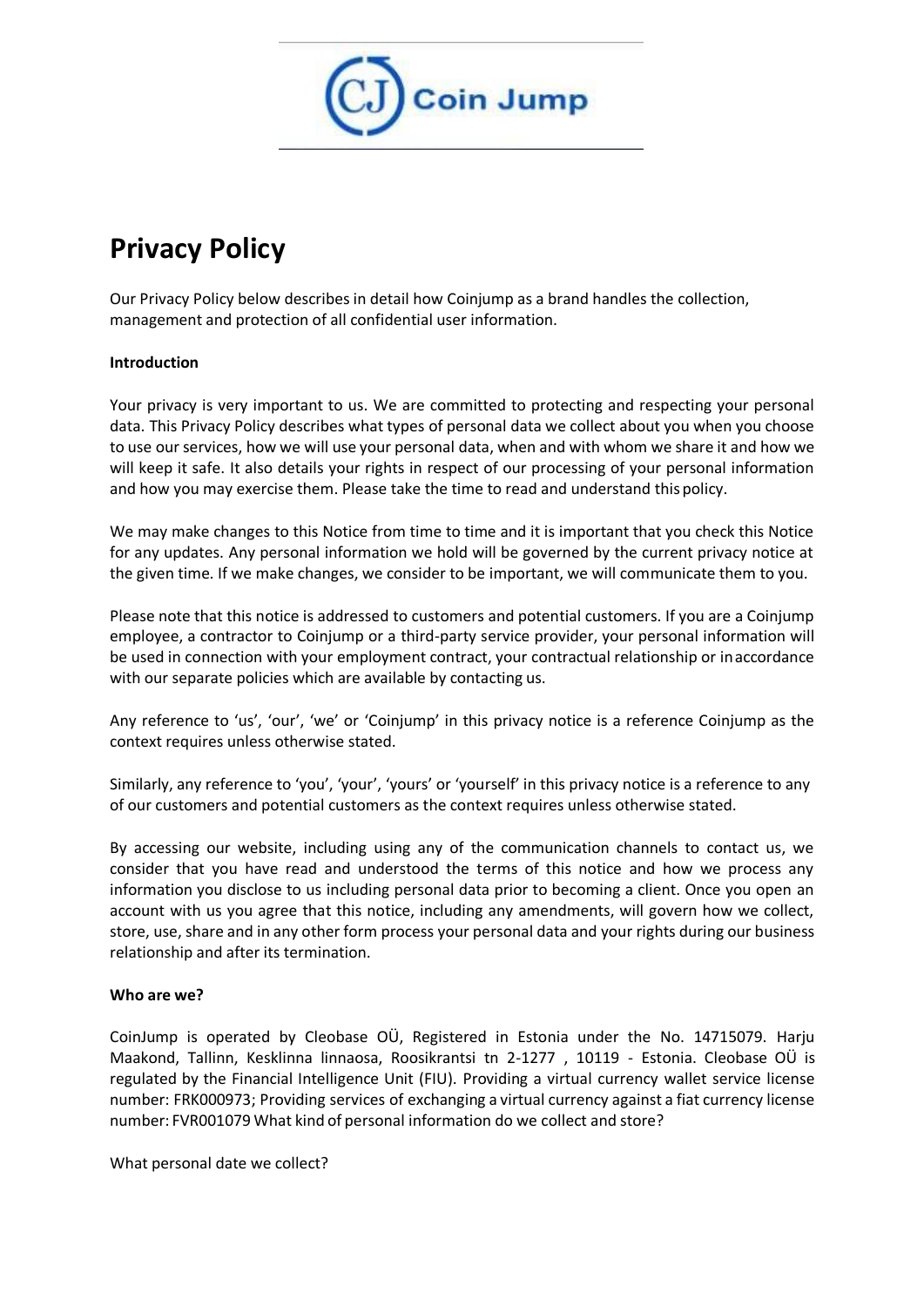Operating within the European Economic Area ("EEA"), we collect, store, and process your personal information in accordance with the provisions of the General Data Protection Regulation (GDPR) and Data Protection Act. To understand more about how we protect the data collected from individuals and entities located within the EEA, please see the details below.

As part of our business we collect personal data from customers and potential customers that include the following:

- Name, Surname and contact details
- Date of birth and gender
- Profession and employment details
- Location data
- IP address, device specifications and other information relating to your trading experience
- Details of your visits to our Website or our Apps including, but not limited to, traffic data, location data, weblogs and other communication data.
- Additional Personal Data or documentation at the discretion of our Compliance Team

We use cookies to store and collect information about your use of our Website. Cookies are small text files stored by the browser on your equipment's hard drive. They send information stored on them back to our web server when you access our Website. These cookies enable usto put in place personal settings and load your personal preferences to improve your experience.

We are required by law to identify you if you are opening a new account or adding a new signatory to an existing account. Anti-money laundering laws require us to sight and record details of certain documents (i.e. photographic and non-photographic documents) to meet the standards, set under those laws. Identification documentation, asrequired under anti-money laundering legislation or other legislation relevant to the services we provide to you includes:

- (a) passport;
- (b) driver's licence;
- (c) national identity card (if applicable);
- (d) utility bills;
- (e) trust deed (if applicable);
- (f) a credit check on the individual; or
- (g) other information we consider necessary to our functions and activities.

If you are a corporate client, we are required to collect additional information such as corporate documents of address, shareholders, directors, officers including additional personal information on the Shareholders and Directors. We have the right to ask any additional information we deem necessary to be compliant with our legal and regulatory requirements.

We obtain this information in a number of ways through your use of our services and websites, the account opening applications, our demo sign up forms, website cookies and similar tracking technology built into our Websites and Apps, subscribing to news updates and from information provided in the course of our ongoing relationship.

We may also collect this information about you from third parties either through bought-in third party marketing lists, publicly available sources, social media platforms, and affiliates, bankers and credit card processors, subscription-based intelligence databases and other third-party associates.

We may ask for other personal information voluntarily from time to time (for example, through market research, surveys or special offers). If you choose not to provide the information, we need to fulfil your request for a specific product or service, we may not be able to provide you with the requested product or service.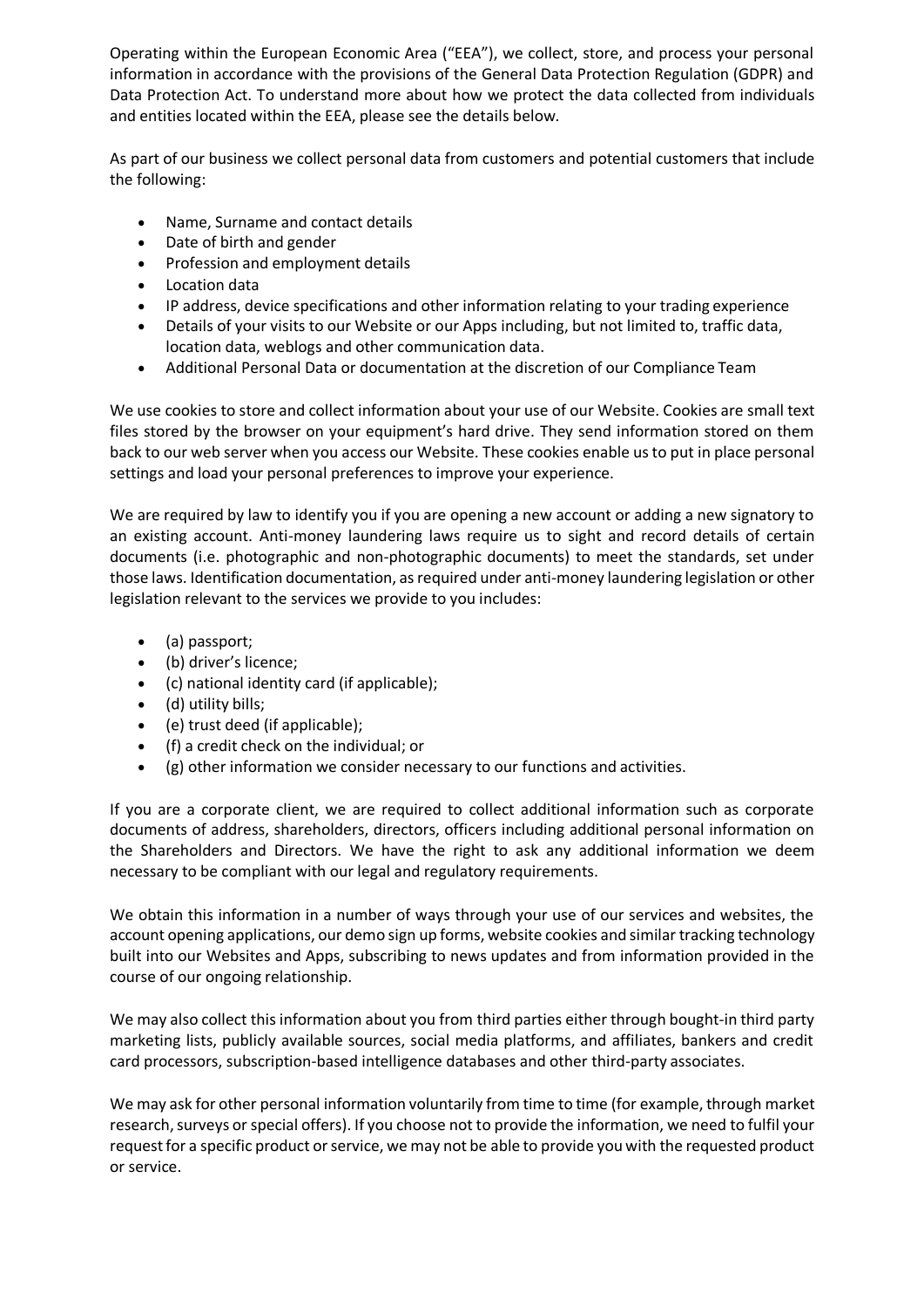We may record any communications, electronic, by telephone, in person or otherwise, that we have with you in relation to the services we provide to you and our relationship with you. These recordings will be our sole property and will constitute evidence of the communications between us. Such telephone conversations may be recorded without the use of a warning tone or any other further notice.

Further, if you visit any of our offices or premises, we may have CCTV which will record your image.

Who may we disclose personal information to?

As part of using your personal information for the purposes set out above, we may disclose your information to:

- other companies within the Coinjump group who provide financial and other services;
- third party apps providers when you use our apps, communication systems and exchange platforms which are provided to us by third parties;
- service providers and specialist advisers who have been contracted to provide us with services such as administrative, IT, analytics and online marketing optimization, financial, regulatory, compliance, insurance, research or other services;
- Payment service providers and banks processing your transactions;
- auditors or contractors or other advisers auditing, assisting with or advising on any of our business purposes;
- courts, tribunals and applicable regulatory authorities as agreed or authorised by law or our agreement with you
- government bodies and law enforcement agencies where required by law and in response to other legal and regulatory requests;
- any third-party where such disclosure is required in order to enforce or apply our Terms and Conditions of Service or other relevant agreements;
- anyone authorised by you.

We endeavour to disclose to these third parties only the minimum personal data that is required to perform their contractual obligations to us. Our third-party service providers are not permitted to share or use personal data we make available to them for any other purpose than to provide services to us.

Our websites or our apps may have links to external third-party websites. Please note, however, that third party websites are not covered by this privacy notice and those sites are notsubject to our privacy standards and procedures. Please check with each third party as to their privacy practices and procedures.

### **When and how do we obtain your consent?**

We may process your personal data for one or more lawful bases of processing ("Lawful Basis") depending on the specific purpose for which we are using your data.

The Lawful basis are the following:

- to perform our contractual obligations towards you
- to be compliant with the legal and regulatory requirements
- to pursue our legitimate interests

Where our use of your personal information does not fall under one of these three Lawful basis, we require your consent. Such consent shall be freely given by you and you have the right to withdraw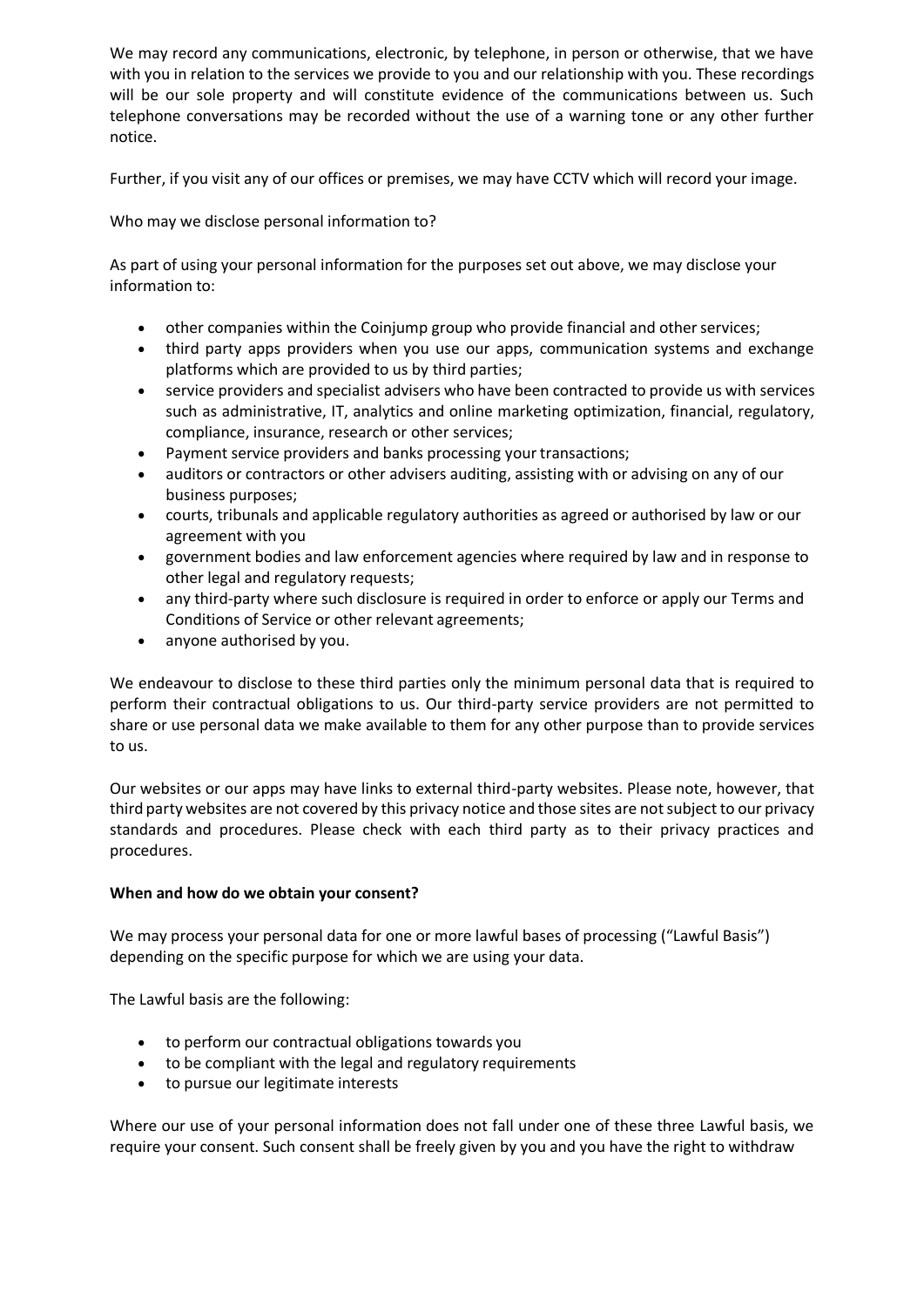your consent at any time by contacting us using the contact details set out in this privacy notice or by unsubscribing from email lists.

Management of personal information.

We are committed to safeguarding and protecting personal data and will implement and maintain appropriate technical and organisational measures to ensure a level of security appropriate to protect any personal data provided to us from accidental or unlawful destruction, loss, alteration, unauthorised disclosure of, or access to personal data transmitted, stored or otherwise processed.

We have appointed a Data Protection Officer to ensure that our management of personal information is in accordance with this privacy notice and the applicable legislation.

We require organizations outside Coinjump who handle or obtain personal information acknowledge the confidentiality of this information, undertake to respect any individual's right to privacy and comply with all relevant data protection laws and this privacy notice.

In brief, the data protection measures we have in place are the following:

- we train our employees who handle personal information to respect the confidentiality of customer information and the privacy of individuals
- requiring our employees to use passwords and two-factor authentication when accessing our systems;
- we apply Chinese walls and employees only have access to the personal data required for the purposes of the tasks they handle.
- We apply data encrypting technologies during data transmission during internet transactions and client access codes transmitted across networks
- employing firewalls, intrusion detection systems and virus scanning tools to protect against unauthorised persons and viruses entering our systems;
- using dedicated secure networks or encryption when we transmit electronic data for purposes of outsourcing;
- practising a clean desk policy in all premises occupied by us and our related bodies corporate and providing secure storage for physical records; and
- employing physical and electronic means such as access cards, cameras and guards to protect against unauthorised access.

### **How do we store personal information and for how long?**

We hold personal information in a combination of secure computer storage facilities and other records and take steps to protect the personal information we hold from misuse, loss, unauthorised access, modification or disclosure.

When we consider that personal information is no longer needed, we will remove any details that will identify you or we will securely destroy the records.

However, we may need to maintain records for a significant period of time. For example, we are subject to financial exchange services and anti-money laundering laws which require us to retain copies and evidence of the actions taken by us in regard to your identity verification, sources of incomes and wealth, monitoring of your transactions, telephone, chat and email communications, orders and exchange history and records that can demonstrate that we have acted in line with regulatory code of conduct throughout the business relationship. These records must be maintained for a period of five years after our business relationship with you has ended or even longer if we are asked by our Regulators.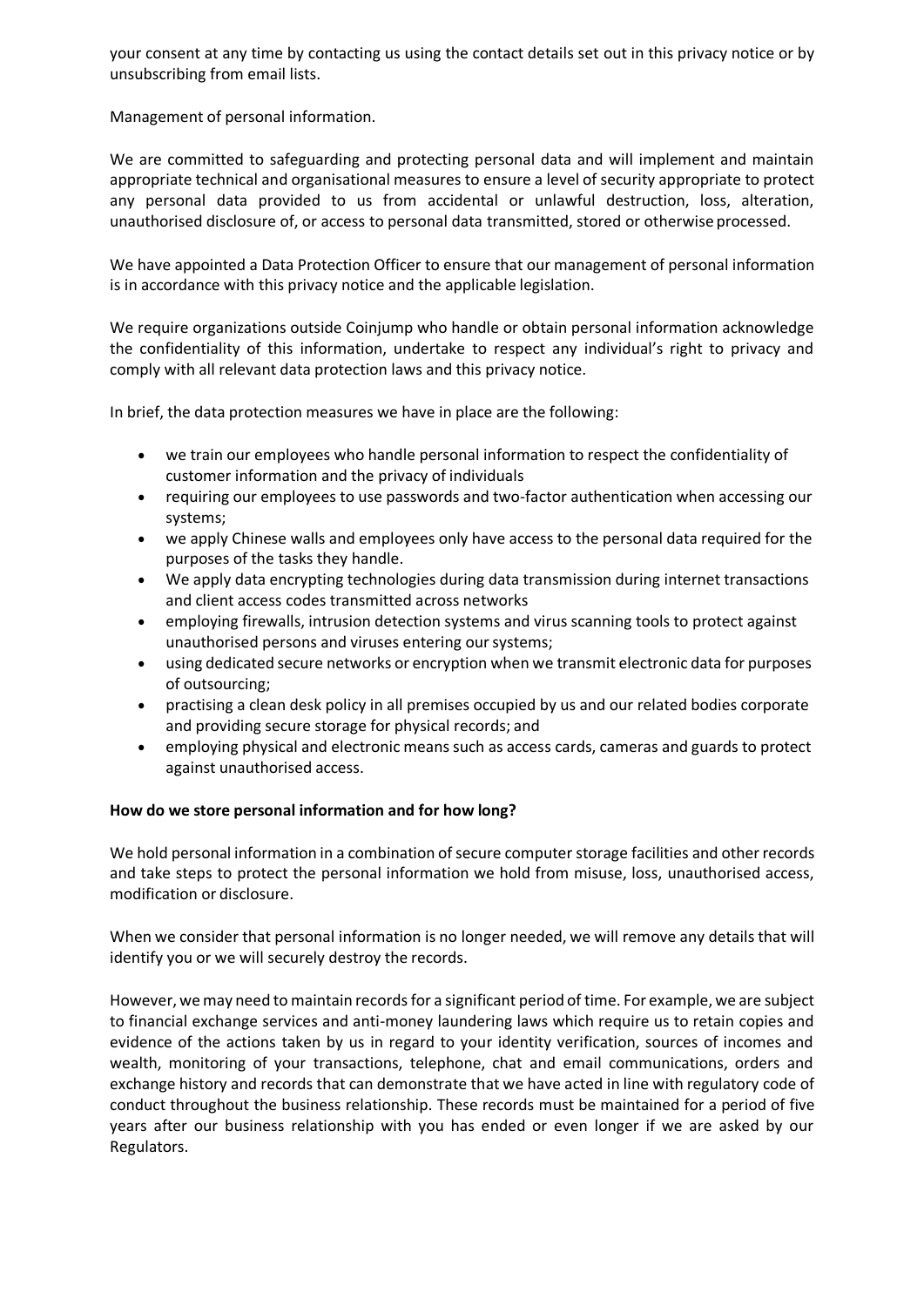Where you have opted out of receiving marketing communications, we will hold your details on our suppression list so that we know you do not want to receive these communications.

The data that we collect from you may be transferred to, and stored at, a destination outside the European Economic Area ("EEA"). It may also be processed by staff operating outside the EEA who work for us or for one of our suppliers or Affiliate companies. We will take all steps reasonably necessary to ensure that your data is treated securely and in accordance with this Privacy Policy.

When we transfer your data to other third parties outside the EEA, we may in some cases rely on applicable standard contractual clauses, binding corporate rules, the EU-US Privacy Shield or any other equivalent applicable arrangements

# **Your rights**

Please note that these rights do not apply in all circumstances. You are entitled to:

(a) request access to your personal data (commonly known as a "data subject accessrequest");

(b) request correction of the personal data that we hold about you;

(c) request erasure of your personal data. Note, however, that we may not always be able to comply with your request of erasure for specific legal reasons which will be notified to you, if applicable, at the time of your request;

(d) object to processing of your personal data where we are relying on a legitimate interest (or those of a third party) and there issomething about your particularsituation whichmakes you want to object to processing on this ground as you feel it impacts on your fundamental rights and freedoms. You also have the right to object where we are processing your personal data for direct marketing purposes. In some cases, we may demonstrate that we have compelling legitimate grounds to process your information which override your rights and freedoms;

(e) request restriction of processing of your personal data. This enables you to ask us to suspend the processing of your personal data in the following scenarios:

- if you want us to establish the data's accuracy;
- $\bullet$  where our use of the data is unlawful, but you do not want us to erase it:
- where you need us to hold the data even if we no longer require it as you need it to establish, exercise or defend legal claims; or
- you have objected to our use of your data, but we need to verify whether we have overriding legitimate grounds to use it;

(f) request the transfer of your personal data to you or to a third party. We will provide to you, or a third party you have chosen, your personal data in a structured, commonly used, machine-readable format. Note that this right only applies to automated information (i.e. not to hard copies) which you initially provided consent for us to use or where we used the information to perform a contract with you; and

(g) withdraw consent at any time where we are relying on consent to process your personal data.

Please complete the personal data request by email using the registered email address you disclosed to us, to the following email address: [compliance@coinjump.io](mailto:compliance@coinjump.io).